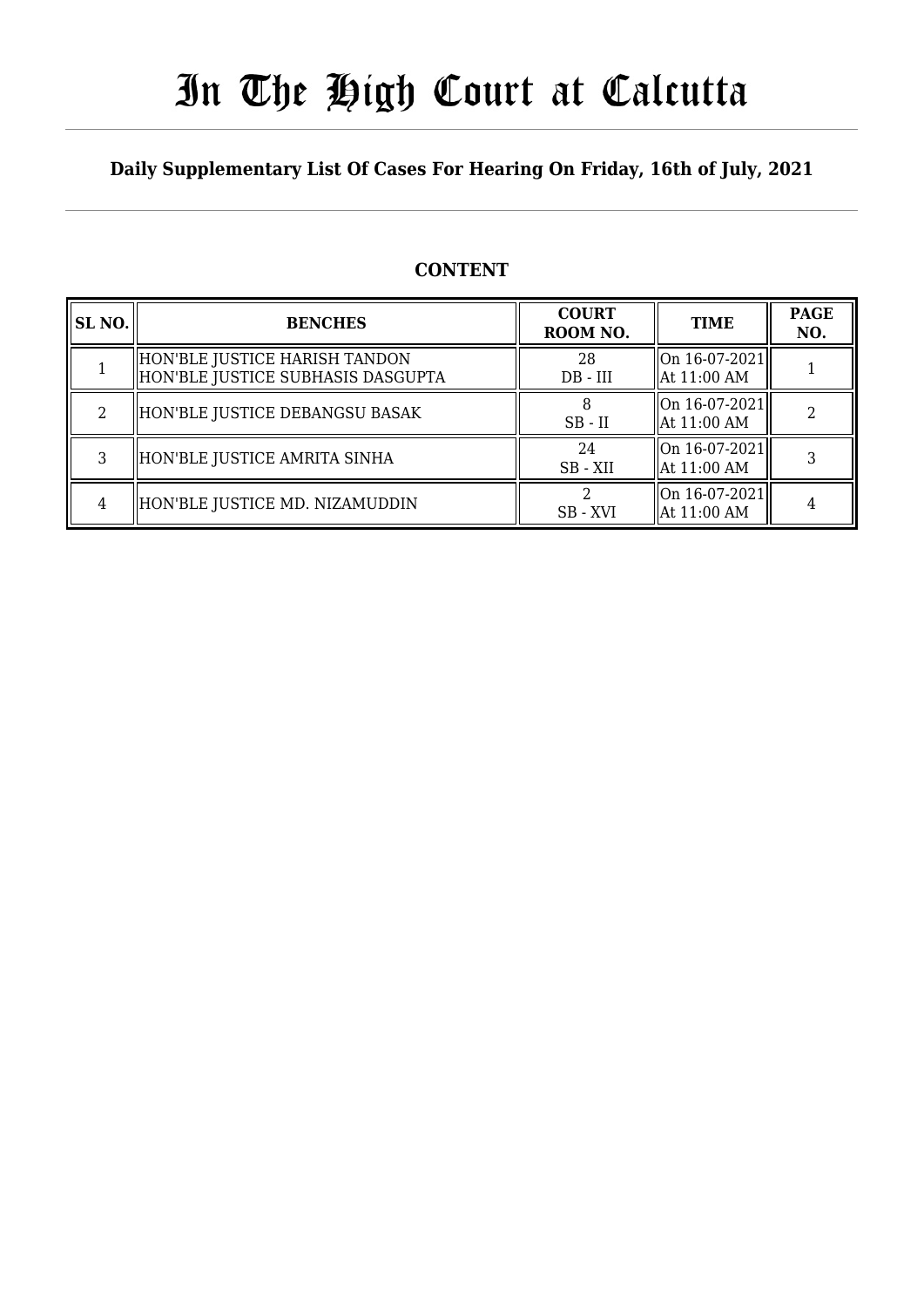

**DAILY CAUSELIST For Friday The 16th July 2021**

**COURT NO. 28**

**DIVISION BENCH (DB - III)**

**AT 11:00 AM**

**HON'BLE JUSTICE HARISH TANDON HON'BLE JUSTICE SUBHASIS DASGUPTA (VIA VIDEO CONFERENCE)**

**FROM PRINCIPAL BENCH**

#### **APPLICATION FOR BAIL**

D.ILANGO

1 CRM/7/2021 (20.07.2021) D.SURYA NARAYAN VS THE STATE

*(Bench ID-1025 ) 1/1* Page 1 Of 4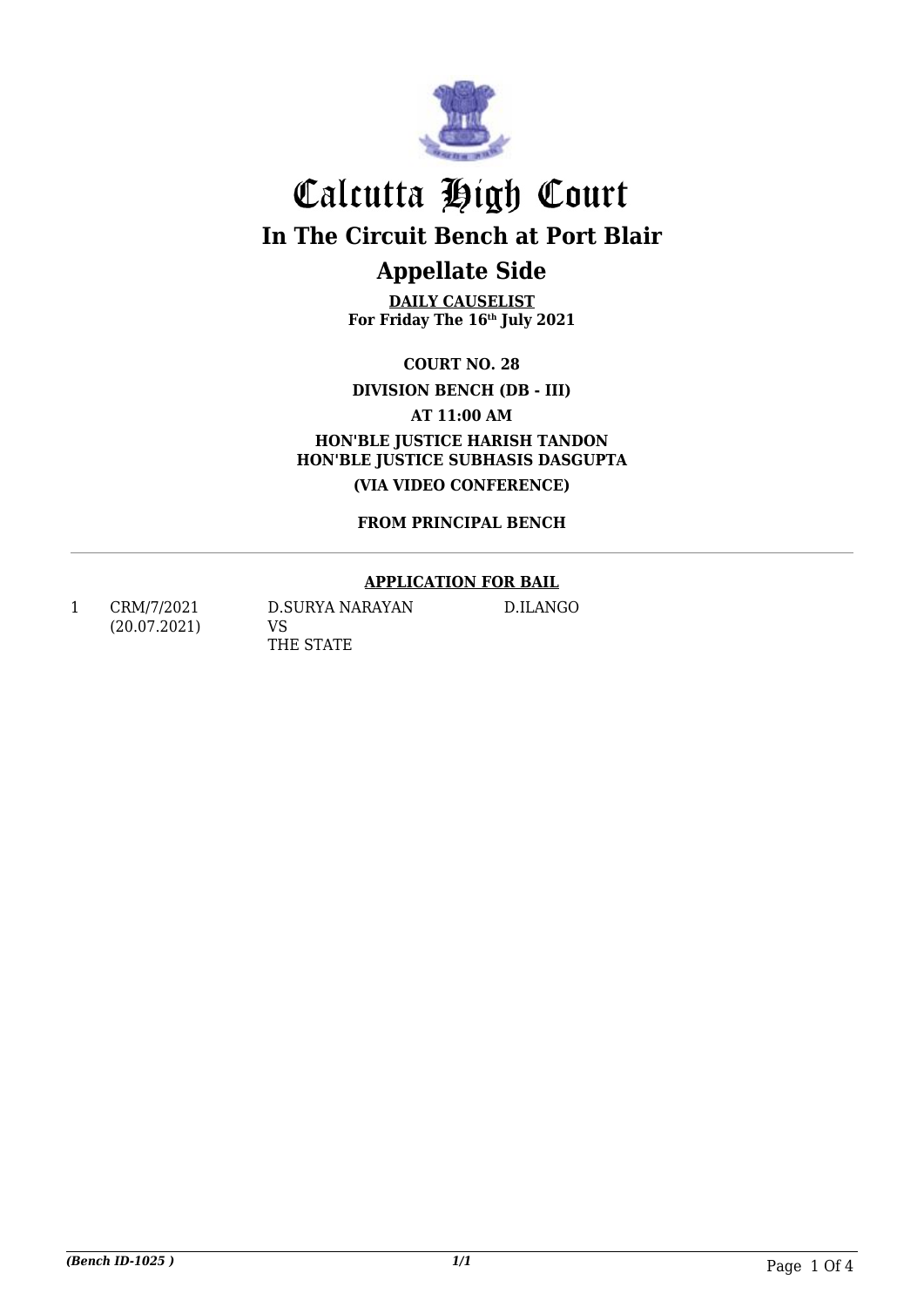

**DAILY CAUSELIST For Friday The 16th July 2021**

**COURT NO. 8 SINGLE BENCH (SB - II) AT 11:00 AM HON'BLE JUSTICE DEBANGSU BASAK ((VIA VIDEO CONFERENCE)**

**FROM PRINCIPAL BENCH**

#### **MOTION**

GOPALA BINNU

KUMAR

| WPA/182/2021 | M/S ABLE AVIATION (INDIA)<br>PRIVATE LIMITED<br>VS<br>THE UNION OF INDIA | - GOPALA BINNU<br><b>KUMAR</b> |
|--------------|--------------------------------------------------------------------------|--------------------------------|
|--------------|--------------------------------------------------------------------------|--------------------------------|

IA NO: CAN/1/2021

2 WPA/184/2021 SAKTHI SHIPPING LOGISTICS PRIVATE LIMITED VS THE HON'BLE LIEUTENANT GOVERNOR

IA NO: CAN/1/2021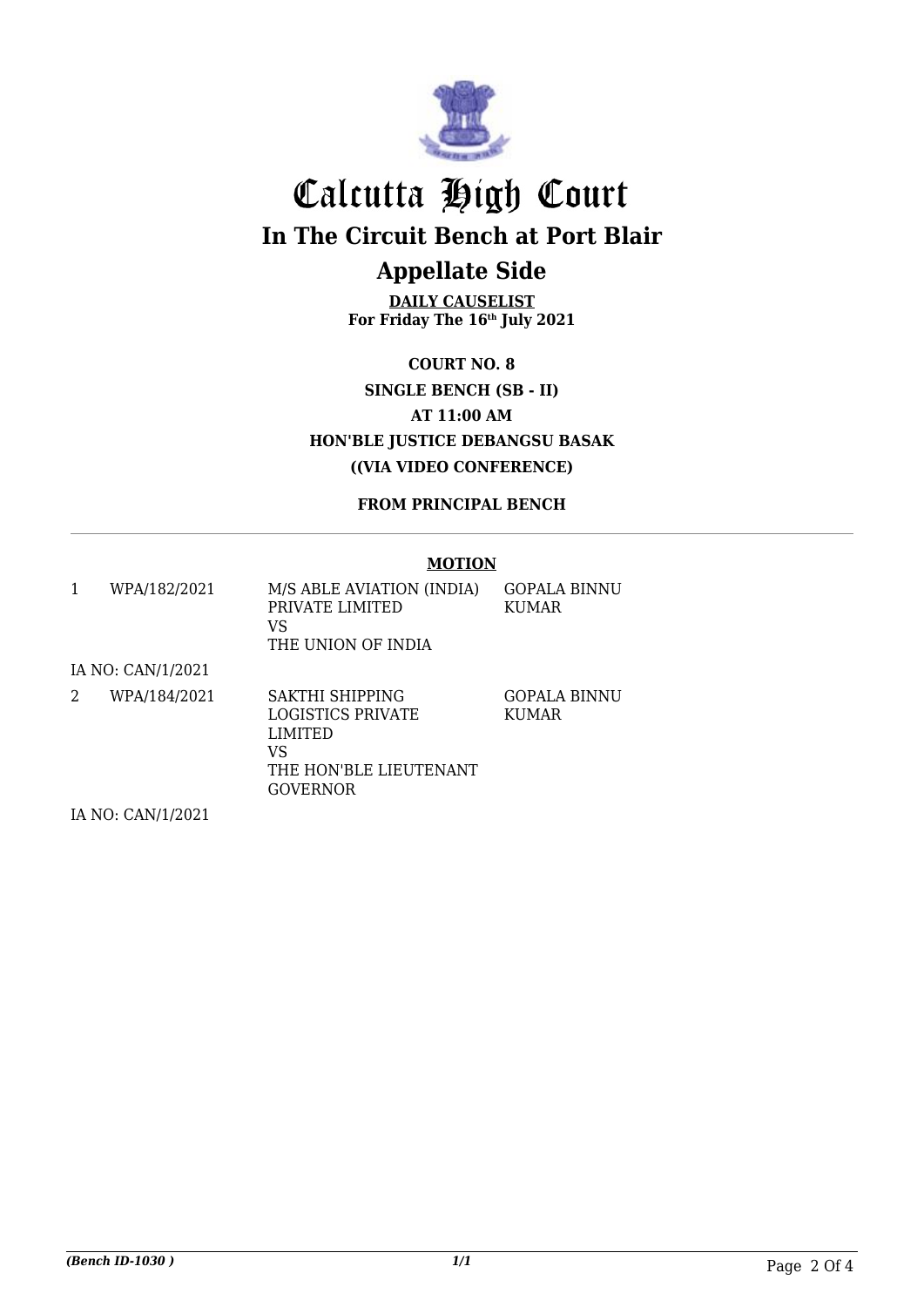

**DAILY CAUSELIST For Friday The 16th July 2021**

**COURT NO. 24 SINGLE BENCH (SB - XII) AT 11:00 AM HON'BLE JUSTICE AMRITA SINHA (VIA VIDEO CONFERENCE)**

**FROM PRINCIPAL BENCH**

#### **CONTEMPT MATTER**

|   | CPAN/24/2019 | SMT. ARCHANA SINGH<br>VS<br>MR. ABHISHEK DEV                                   | SHIPRA MONDAL |
|---|--------------|--------------------------------------------------------------------------------|---------------|
| 2 | CPAN/8/2021  | SHRI. K. R. SURESH KUMAR ARUN S. KUMAR<br>VS<br>SHRI. UDIT PRAKASH AND<br>ANR. |               |